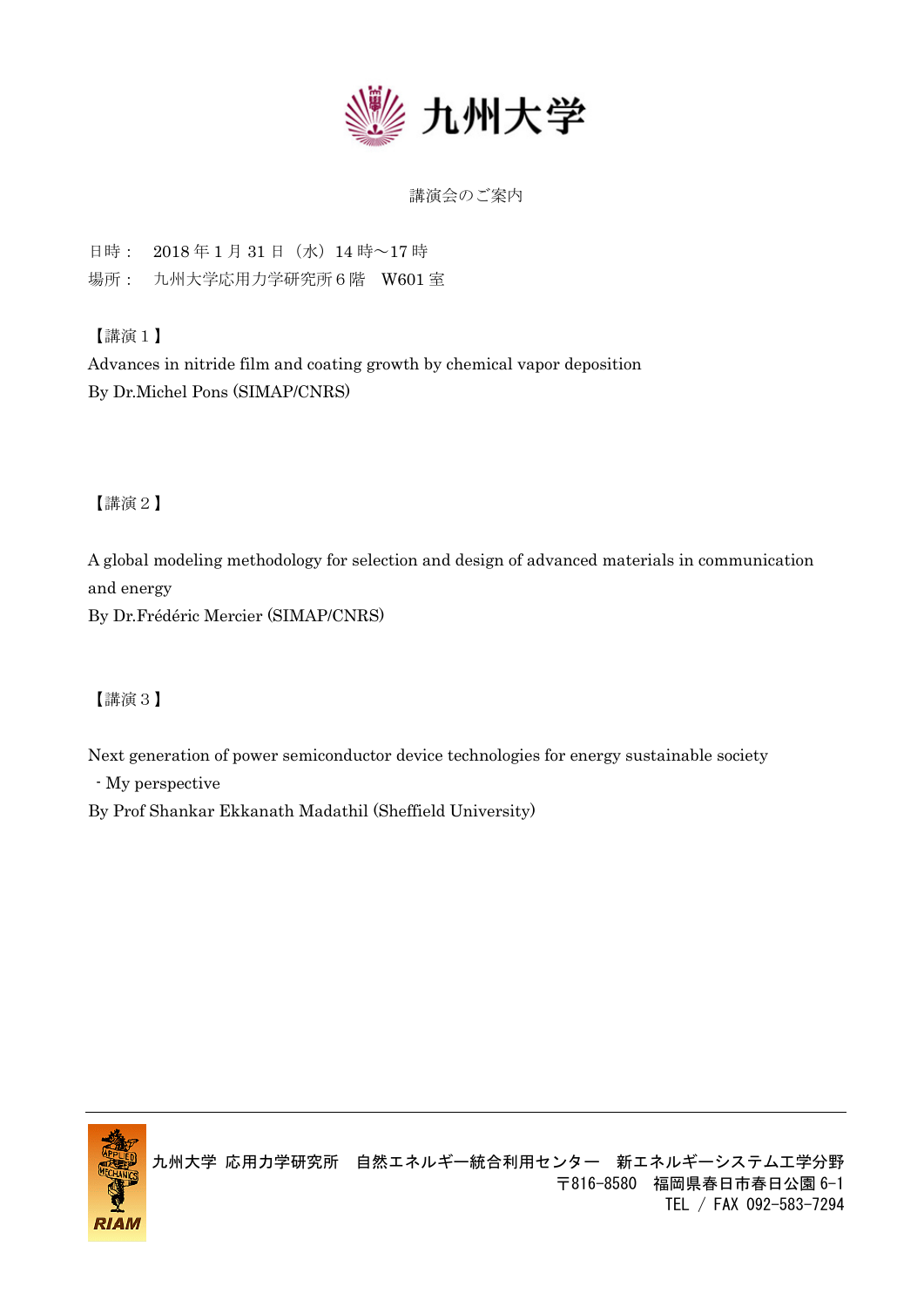## **Advances in nitride film and coating growth by chemical vapor deposition University of Grenoble Alps, Grenoble, Michel Pons, Danying Chen, Manoel Jacquemin, Juan Su, Raphael Boichot, Frederic Mercier, Elisabeth Blanquet and Sabine Lay E-mail: Michel.Pons@simap.grenoble-inp.fr**

Modification of surface properties by depositing ceramic thin films on substrates is a common technology to improve the performance of tools and components for many different industrial applications, such as photo-catalysis, optical coatings, sensors, integrated optics, metal-cutting industry, or microelectronic devices. There are various techniques to prepare nitride thin films and coatings such as sol-gel method, physical vapor deposition (PVD) and chemical vapor deposition (CVD). Among these techniques, CVD is an advanced manufacturing and straightforward technique for the depositing homogeneous films with a good step coverage even on complex shapes. In addition, CVD methods can produce single layer, multilayer, composite, nanostructured and functionally graded coating materials with well controlled dimension and unique structures in a short time. Assisted or Enhanced CVD techniques by



plasma, laser or hot wire allow lower temperature deposition (<500 °C) than those required by standard chemical vapor deposition  $(0.800 \degree C)$  for nitrides). In the same way, thin films can be deposited by metal-organic chemical vapor deposition (MOCVD) on substrates requiring low temperature processing. When only tens of nanometers films and very low temperature (<300 °C) are required, Atomic Layer Deposition (ALD and Plasma ALD) is a technique of choice for medical and textile applications.

In the present talk, firstly, the different CVD methods, their advantages and drawbacks and the market served are reviewed

and discussed. Secondly, a special focus will be made on the different applications of AlN thin films and coatings processed at high temperature and the ways to tailor their function (deep UV, piezoelectric, HT barrier …) with operating parameters (Fig. 1) and microstructure (Fig.2). At last, the review will present advanced materials and potential applications.

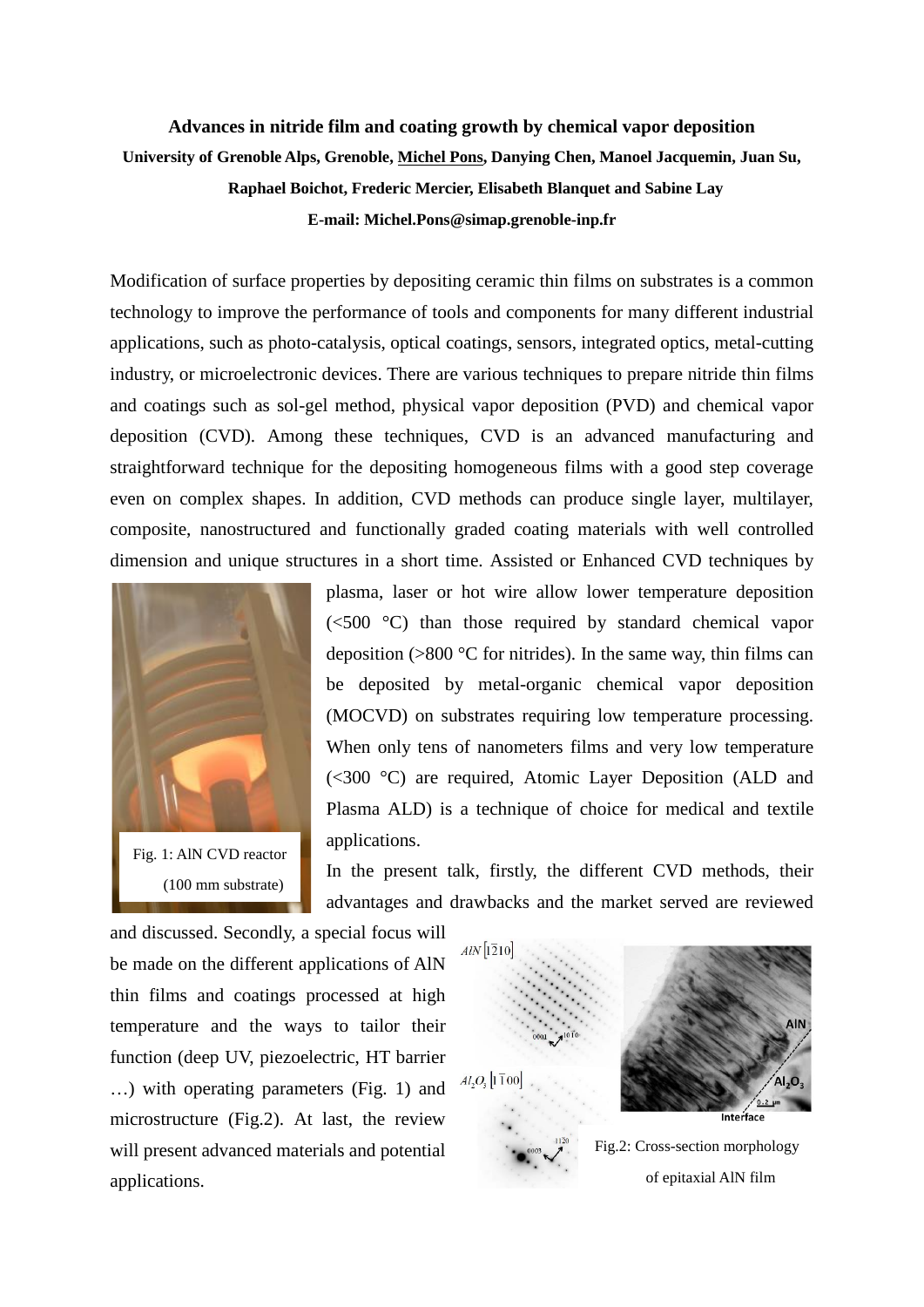## **A global modeling methodology for selection and design of advanced materials in communication and energy**

Frédéric Mercier, SIMAP lab., CNRS, Université Grenoble Alpes

The purpose of this talk is to present a global modeling methodology to select and design advanced materials for communication and energy. The presentation will be focused on the high temperature chemical vapor deposition technique called also HVPE (Hydride Vapor Phase Epitaxy). The methodology involves (i) a "material by design" approach to select the best material for the given application, (ii) a thermodynamic modeling to analyze chemical reactions during the synthesis of the material, (iii) multicomponent heat and mass transport coupled with level set methods to have access to relevant local parameters like supersaturation and to represent the interface evolution and (iv) a mechanical modeling to analyze the different source of stress during growth. The global modeling methodology will be illustrated with three successful examples recently obtained at SIMAP lab.:

- Epitaxial layers of AlN for advanced SAW (Surface Acoustic Wave) devices
- Ultrathin films of NbN for single photon detectors
- Multilayer coatings based on SiC and AlN for concentrated solar power technologies